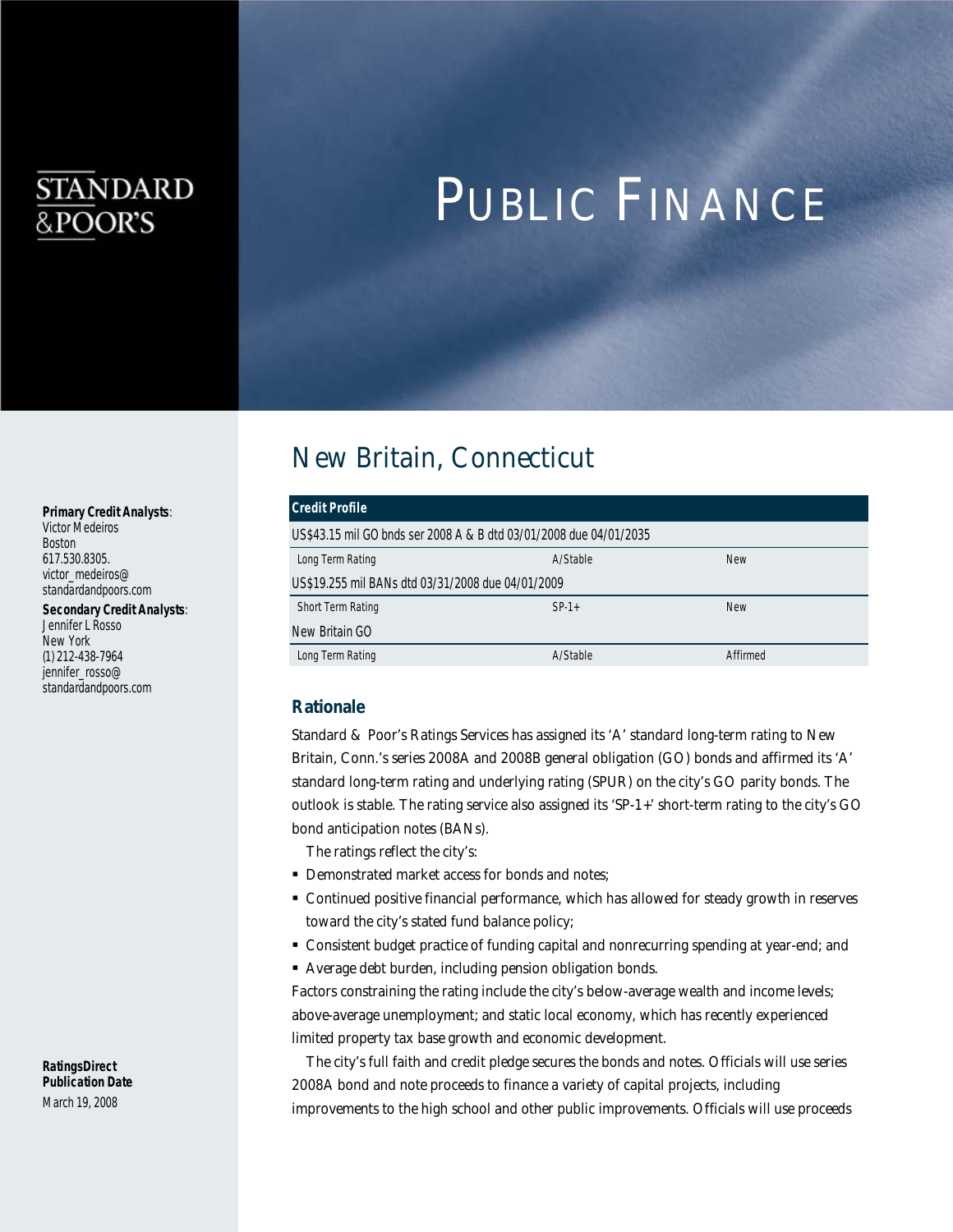from the 2008B bonds to refund the city's outstanding water revenue bonds dated April 8, 2005; GO bonds dated April 12, 2000; and GO bonds dated April 13, 1999.

New Britain, with an estimated population of 71,203, is located five miles southeast of Hartford ('A' GO debt rating, stable outlook), at Connecticut's geographic center. The local economy has traditionally been associated with manufacturing and includes the headquarters for Stanley Works, a manufacturer of construction materials and hardware. Additional employers, particularly in the educational, health, social, and public services sector, which account for roughly 25% of employment, provide additional stability. Unemployment has historically been above average and was 6.4% in 2006. In addition, the city's income levels are below average: Its 2007 median household and per capita effective buying income are 78% and 80% of the national averages, respectively. Following a revaluation of the grand list for fiscal 2009, the city's market value increased by 135% to \$8.4 billion, producing an above-average per capita market value of \$118,894.

New Britain's financial performance remains sound, despite reserve levels being below average relative to similarly rated credits across the U.S. Fiscal 2007 closed with a \$1.1 million operating deficit, its first since 1999, decreasing total fund equity to \$10.8 million (6% of expenditures). Of that amount, \$8.9 million was unreserved, which is equal to roughly 4.3% of operating expenditures. Transfers to the capital projects fund factored into the decrease in general fund equity for the year. Despite the decrease, city officials continue to work toward the city's 5% unreserved fund balance policy, which they hope to achieve following this fiscal year. Currently, city officials estimate balanced operations, with no significant variance in recurring revenues or expenditures. The city is well regarded for conservative budgeting and planning, which allow it to operate with below-average reserve levels. It continually keeps margins narrow by appropriating available funds at fiscal year-end for one-time capital needs and toward its capital budget. New Britain derives roughly 45% of its revenues from property taxes, while state aid accounts for roughly 46%. Tax collections are done semiannually and remain stable, averaging a 96.5% current collection rate.

New Britain's debt burden is above average but manageable. The city recently began building and financing several school construction projects. New Britain receives a 78% reimbursement from the state for its school construction costs. After offsets for school construction costs and self-supporting water and sewer debt, overall net debt is a moderate \$2,774 per capita, or 2.3% of total market value.

Debt ratios include the city's pension obligation bonds, issued in 1998, of which \$91.8 million is still outstanding. If debt associated with the city's pension obligation bonds were not included, the debt burden would decline to \$1,484 per capita, or just 1.2% of market value. As of the latest actuarial valuation, completed in January 2007, the city's pension fund was overfunded. Amortization of existing debt is above average, with 55% of total debt being retired by 2017 and 100% by 2035. Additional capital needs are manageable. The capital improvement program (CIP) totals \$22.5 million through fiscal 2013.

Following this issuance, the city anticipates refunding the \$40 million series 1998 variable-rate demand pension bonds before May 23, 2008, the date on which the liquidity facilities expire. Failure to do so could result in the bonds becoming "bank bonds", which would have an accelerated principal repayment and possibly increased interest rates. At this time, the city has approved a resolution to refund the 1998 bonds.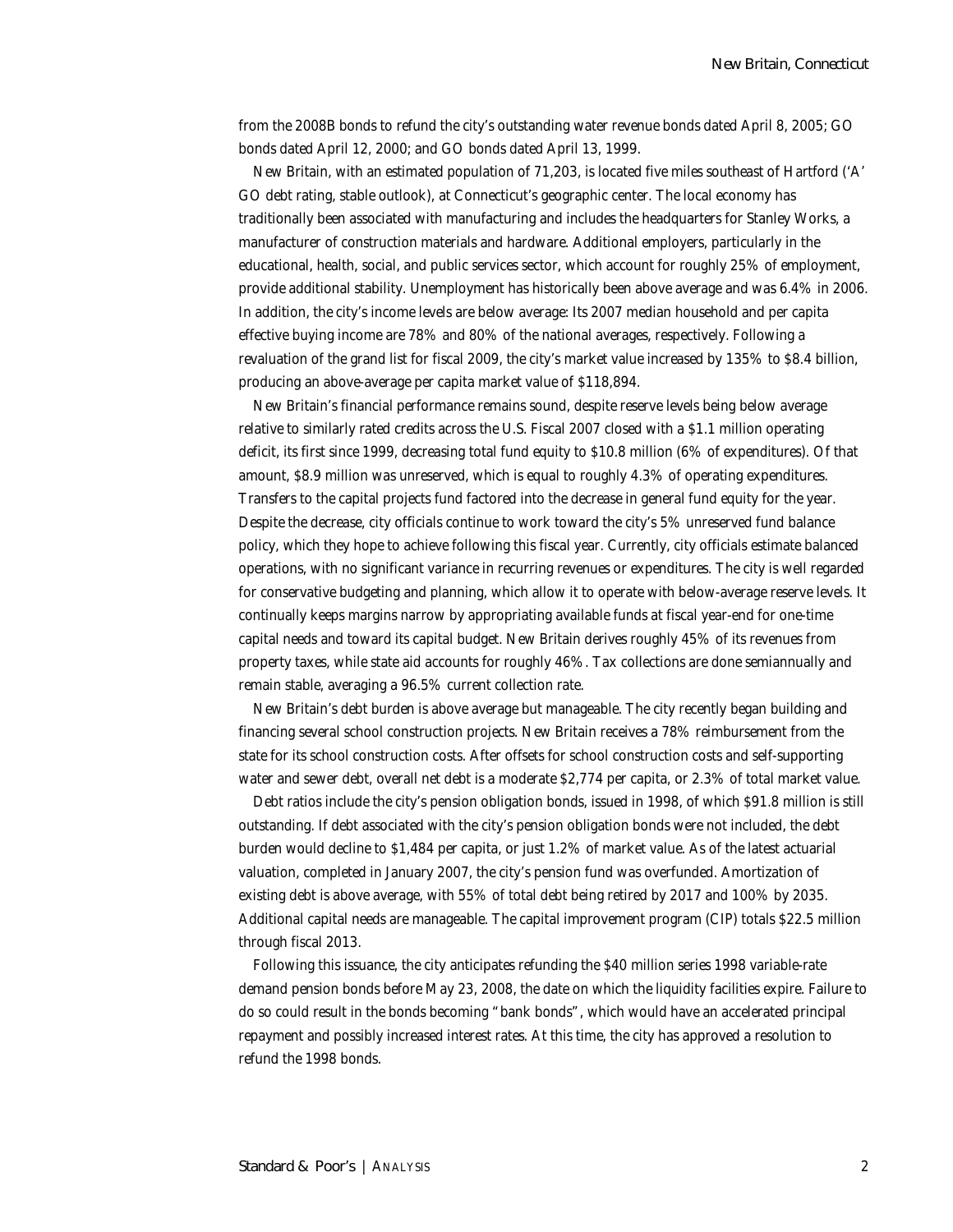## *Outlook*

The stable outlook reflects the expectation that New Britain's will manage and maintain reserves equal to its 5% fund balance goal. Historically, management's conservative budget practices have provided the city with the revenue flexibility to fund capital and nonrecurring spending annually. While economic development will likely be modest, the stability of the city's property tax base will be an important factor in maintaining structural balance between revenues and expenditures. City managers project additional manageable capital needs, with bonding at levels that will not significantly change the city's current debt position. In addition, the stable outlook also assumes that the city will successfully manage its debt portfolio, as it has historically done.

#### *Local Economy*

The long-term economic downturn in manufacturing in the nation's northeast region has had an effect on the local economy through steady employment contractions and lower personal property valuation. According to 2000 U.S. Census data, manufacturing still accounts for 19.5% of city employment. Stanley Works has reduced its employment in New Britain by 60% over the past five years. However, more recently, the company has reversed that trend by expanding its workforce to roughly 850, down from a high of 1,200 a few years ago. Additional leading employers—including state and local governments, three health care facilities, and Central Connecticut State University—provide more stability to the city's employment base. The Hospital of Central Connecticut is the city's leading private employer, and expanded by roughly 1,300 employees to 3,600 over the previous year. Unemployment in 2006 was well above-average at 6.4% compared with the state's 4.3% rate and nation's 4.6%; however the rate has come down from as high as 7.7% in 2004.

New Britain's net grand list reached \$2.08 billion in fiscal 2008, up a moderate 1.7% since 2004. More recently for 2009, following a revaluation, the net grand list increased by 183% to \$5.9 billion. The city's estimated full market value, following the revaluation, is above-average at \$118,894. The tax base is diverse; the 10 leading taxpayers comprise 8.8% of the net grand list. City officials estimate that future tax base growth will come from multiple planned projects, including the redevelopment of several properties within downtown as well as several industrial lots. The projects are ongoing in several stages of development. As of Dec. 31, 2007, building permits were valued at \$23.4 million, compared to \$36.0 million for fiscal 2007, and \$35.8 million for fiscal 2006.

#### *Financial Management Assessment: 'Good'*

New Britain's financial management practices are considered "good" under Standard & Poor's Financial Management Assessment (FMA) methodology. An FMA of good indicates financial practices exist in most areas, although not all might be formalized or regularly monitored by governance officials. The FMA is designed to measure a city's management policies and procedures as it oversees day-to-day operations.

Management practices include the city's:

- Formal process for budget assumptions, using multiyear trend analysis;
- Monthly budget monitoring, which is part of the city charter;
- Investment policy that includes quarterly review by the finance director, which is also part of the city charter;
- Six-year CIP that is updated annually; and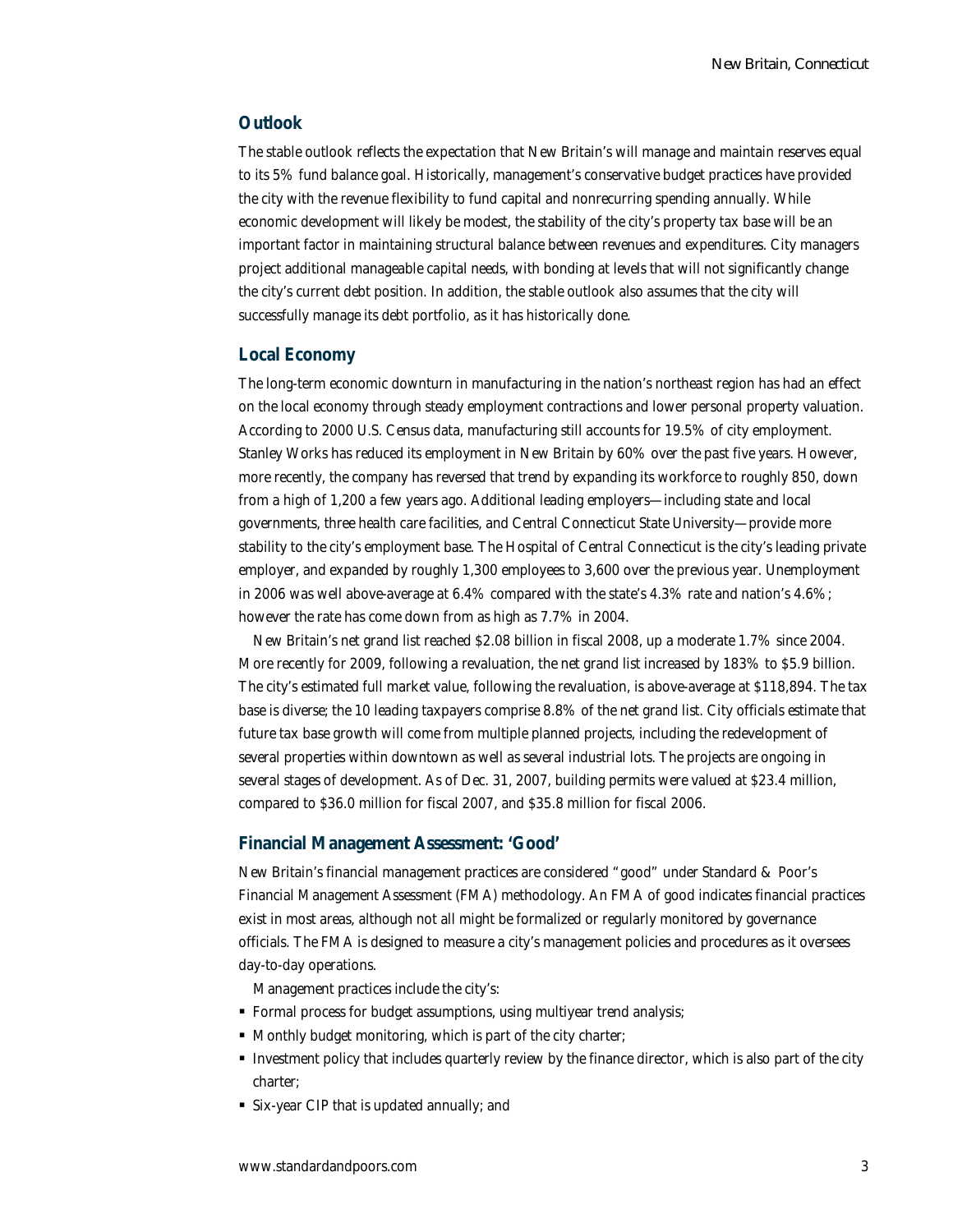• Formal reserve and liquidity policy limiting the unreserved general fund to 5% of expenditures.

### *Debt Derivative Profile: '1'*

The city anticipates terminating three swaps in connection with the refunding of the bonds. In addition, the city has entered into three forward starting swap agreements that swap to a variable-rate debt that New Britain will issue in 2009, 2010, and 2011.

Following a review of all of the city's swap and swaption agreements, Standard & Poor's has assigned the city an overall Debt Derivative Profile (DDP) score of '1' on a scale of '1' to '4', with '1' representing the lowest risk and '4' the highest risk. The overall score of '1' reflects our view that the swap portfolio poses a minimal risk to New Britain's credit quality.

Key determinants behind the DDP score include the city's:

- Adoption of a formal swap management policy;
- Low counterparty risk, due to the credit strength of the city's three counterparties;
- Swap portfolio's above-average economic viability over stressful economic cycles, which reduces basis risk; and
- $\blacksquare$  Minimal termination risk.

In January 2008, New Britain entered into a series of forward-starting swaps with Deutsche Bank AG **(AA)** to swap its variable-rate debt to be issued in 2009, 2010, and 2011. The city uses these agreements as a way to lock in borrowing costs in advance to provide certainty to its CIP and as a hedge against changes to the yield curve. The city entered into a similar agreement in September 2005, but because long-term interest rates remained relatively low, the city decided to terminate its 2006, 2007, and 2008 forward-starting swap*s*.

As part of the refunding issue, the city will be terminating three out of four swaps that were entered into as floating-to-fixed agreements with Ambac Financial Services L.P. ('AAA', based on a guarantee from Ambac Assurance Corp.) The swap payments are a GO of the city; the three swap agreements that will be terminated will pertain to the city's 1999 GO bonds, 2000B GO bonds, and series 2005 water revenues bonds, with the termination payment rolled into the refunding principal. The remaining swap agreement *with AMBAC* pertains to the city's pension obligation bonds, of which it anticipates terminating the swap and issuing fixed-rate bonds, sometime before May 23.

New Britain has also entered into a constant maturity basis swap with Deutsche Bank AG. Under the constant maturity swap, the city will pay the counterparty a one-month LIBOR in return for 84% of five-year LIBOR. The city has the option to terminate the agreement at any time and makes the counterparty post collateral before its rating is lowered to 'BBB+'. *The city must post collateral if its rating is lowered to 'BBB-'*. In return for entering into the swap, the city received a \$1.8 million upfront payment. Approximately \$250,000 of this amount was set aside in a swap payment reserve. This amount is the city's estimate of the maximum net swap payment it could owe the counterparty over a single year, based on historical analysis of interest rate curves. The swap settles on an annual basis in February, starting in February 2008, with a six-month settlement period. This allows the city to budget for any net payment it could owe during the city's annual budget process.

In November 2005, New Britain entered into a fixed-to-variable swaption with the Bank of Montreal concerning the city's 1998 \$66 million GO pension bonds. In return for the option to enter into the swap agreement on Aug. 1, 2006; Feb. 1, 2007; Aug. 1, 2007; Feb. 1, 2008; and Aug. 1, 2008, the city received a roughly \$1 million up-front payment from the counterparty. New Britain officials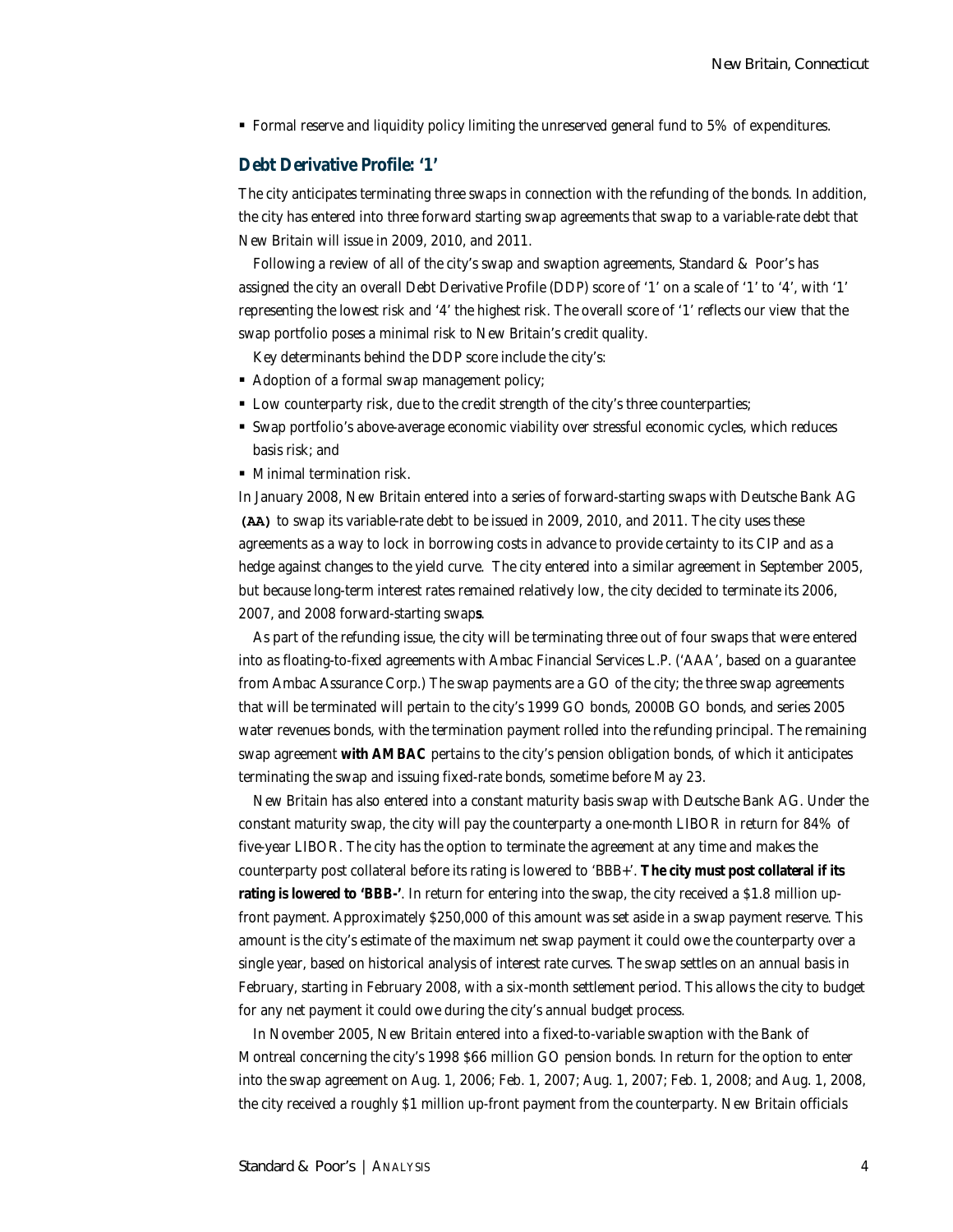used the \$1 million premium for one-time capital purposes. If the counterparty strikes the option to enter into the swap, city officials will make payments based on the one-month LIBOR in return for a 5.5% fixed rate. The *city must post collateral if its rating is lowered to 'BBB+'*.

| Ratings Detail (As Of 19-Mar-2008) |                |          |  |
|------------------------------------|----------------|----------|--|
| New Britain GO (AMBAC)             |                |          |  |
| <b>Unenhanced Rating</b>           | A(SPUR)/Stable | Affirmed |  |
| New Britain GO (FGIC)              |                |          |  |
| <b>Unenhanced Rating</b>           | A(SPUR)/Stable | Affirmed |  |
| New Britain GO (FSA)               |                |          |  |
| <b>Unenhanced Rating</b>           | A(SPUR)/Stable | Affirmed |  |

Many issues are enhanced by bond insurance.